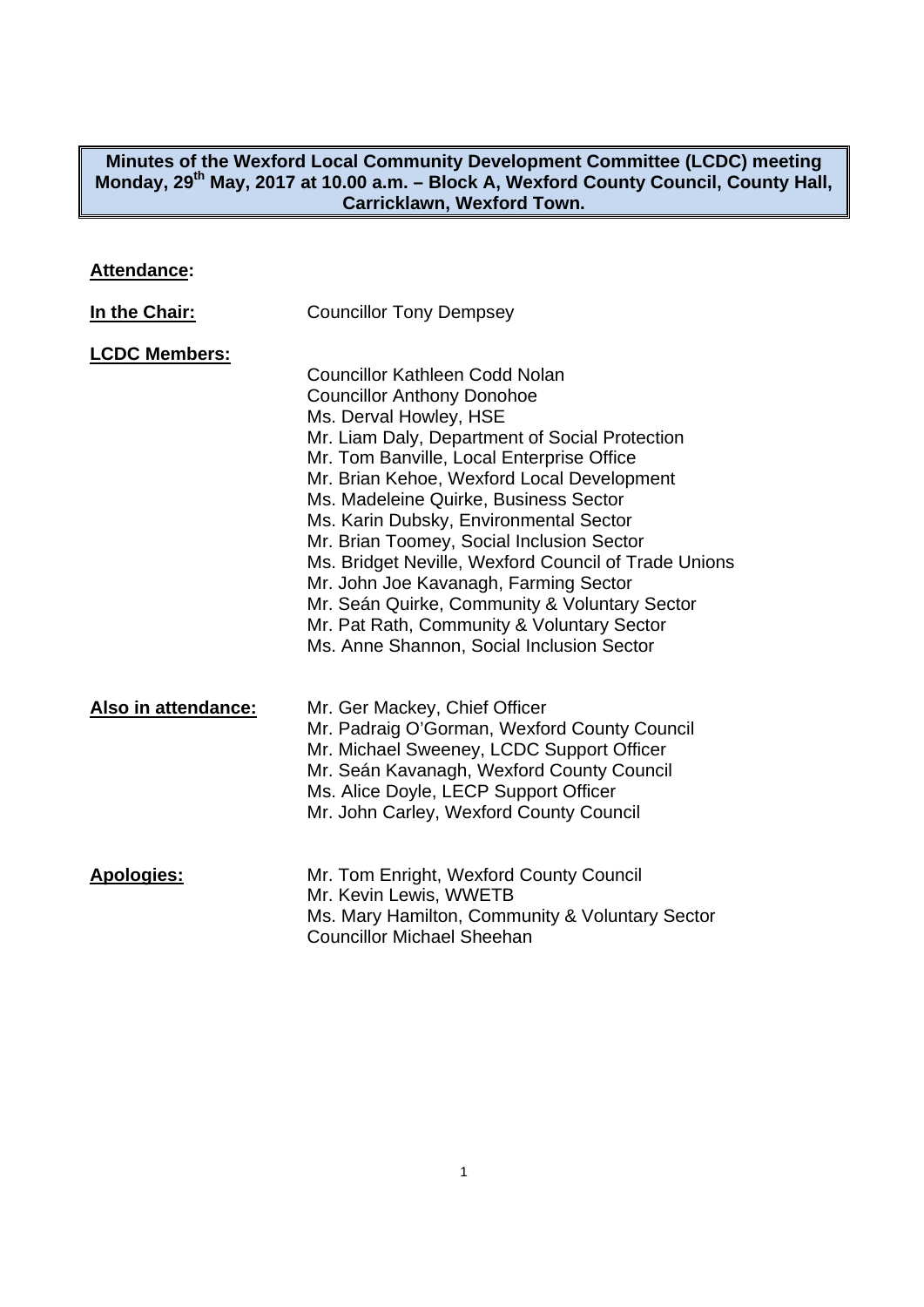## **Adoption of Minutes:**

The minutes of the Local Community Development Committee (LCDC) meeting of the 27<sup>th</sup> March, 2017, were adopted.

**Proposed:** Cllr. Anthony Donohoe **Seconded:** Cllr. Kathleen Codd Nolan

## **Matters Arising**

Ms. Howley gave an update on autism services within County Wexford, as requested by Cllr. Dempsey at the LCDC meeting held on the 27<sup>th</sup> March, 2017.

Mr. Mackey advised the members that there was an issue with The Connecting for Life – Wexford County Suicide & Self Harm Prevention Plan 2016-2020, in that it was not fully compliant with the National strategy. As the LCDC had an overall co-ordination role in the role out of this Plan, Mr. Mackey informed the members that he was seeking clarification on this matter and would report back to the LCDC on same. Ms. Howley informed the meeting that as far as she was aware that the non-compliance issues relate to a timing issue due to the Wexford's strategy being published in advance of the finalised National strategy, and that the issues were relatively insignificant in nature, requiring only minor amendments to the existing plan.

# **Presentation on Ferns Diocesan Youth Services (FDYS)**

Mr. Kieran Donohoe, CEO, FDYS gave a presentation on FDYS services throughout County Wexford, and answered all questions the members had on same. Mr. Michael O'Brien from the WWETB joined the meeting for Mr. Donohoe's presentation. Ms. Dubsky offered to assist FDYS with the environmental aspect of their Traveller Programme. Mr. Donohoe accepted Ms. Dubsky offer and thanked her for same. Mr. Carley complimented FDYS on their services and offered to meet with Mr. Donohoe to discuss how Wexford County Council could continue to work with FDYS on initiatives of mutually interest. Cllr. Dempsey thanked Mr. Donohoe for his interesting and comprehensive presentation. Mr. Donohoe and Mr. O'Brien left the meeting at this point.

# **Correspondence**

The members noted the contents of the presented correspondence, as listed under;

- 1. Letter from Department of Children & Youth Affairs dated 27/03/2017, re: the need for the involvement of Comhairle na nÓg in the relevant local authority structures, in particular the LCDC, PPN and the LECP.
- 2. Letter from Department of Housing, Planning, Community and Local Government dated 12/04/2017, re: the need for the involvement of Comhairle na nÓg in the relevant local authority structures, in particular the LCDC, with particular focus on the implementation of actions, affecting children and young people, identified in the LECP.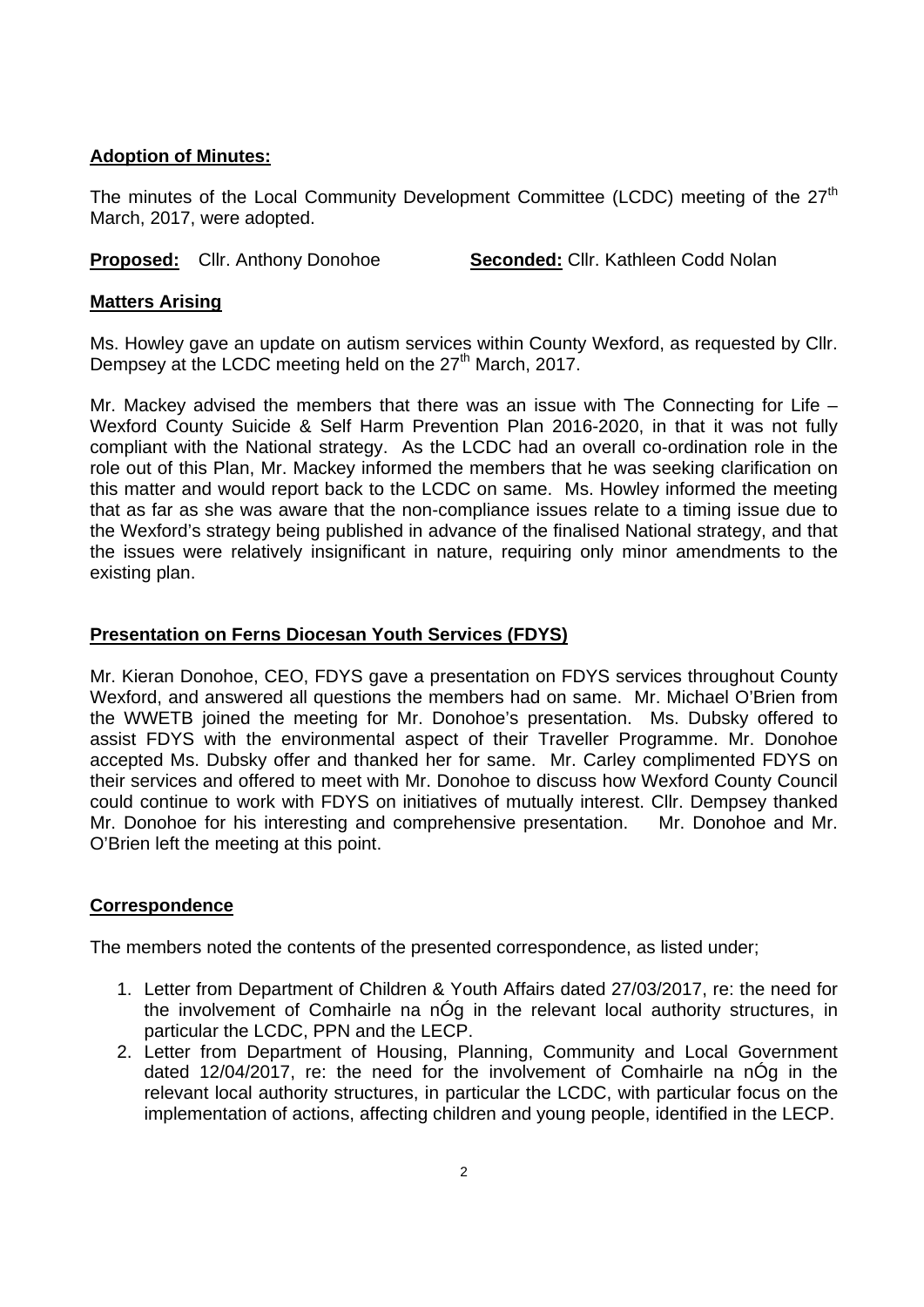3. Letter from the Department of Housing, Planning, Community and Local Government dated 17/05/2017, re: public procurement process that will apply to selecting the Programme Implementers for the next iteration of SICAP, due to be rolled out on 1<sup>st</sup> January, 2018, under Directive 14/2014.

## **Chief Offcers Report;**

Mr. Mackey presented the Chief Officers report and answered any questions the members had on same. Items covered included;

- 1. Review and rotation of LCDC membership 2017
- 2. DIT Postgraduate Certificate in Local Economic and Community Planning
- 3. DEIS school status for Riverchapel National School

## **SICAP update;**

The SICAP Headline Indicator report dated 26/05/2017 was presented to the members. Mr. Kehoe gave a brief overview of the SICAP 2017 performance to date and advised the members that Wexford Local Development were on target to achieve their Mid-Year SICAP targets.

Mr. Mackey drew the members' attention to the SICAP Programme 2017 Calendar Alerts documents, which outlined the key SICAP dates in 2017, including the relevant Mid-Year review dates.

Mr. Mackey also advised the members of the need for the LCDC to review and compare the 2016 SICAP Total Action Costs percentages as specified in the 2016 Schedule D with the actual Total Action Costs percentage reported for 2016 by WLD in the End of Year Financial and Monitoring report.

The presented revised SICAP Total Action Costs percentage for 2016 was approved.

**Proposed:** Cllr. Anthony Donohoe **Seconded:** Ms. Derval Howley

## **Local Economic and Community Plan 2016-2021 update;**

Ms. Doyle informed the members of additional funding opportunities under the Science Foundation Ireland Discover Programme Call 2017 which is designed to support STEM (Science, Technology, Engineering and Mathematics). Such funding should also serve to support a number of High Level Goals contained within the LECP.

## **Any Other Business**

Mr. Banville informed the members of a free Local Enterprise Office Networking event on the 21<sup>st</sup> June at the National Opera House in Dublin.